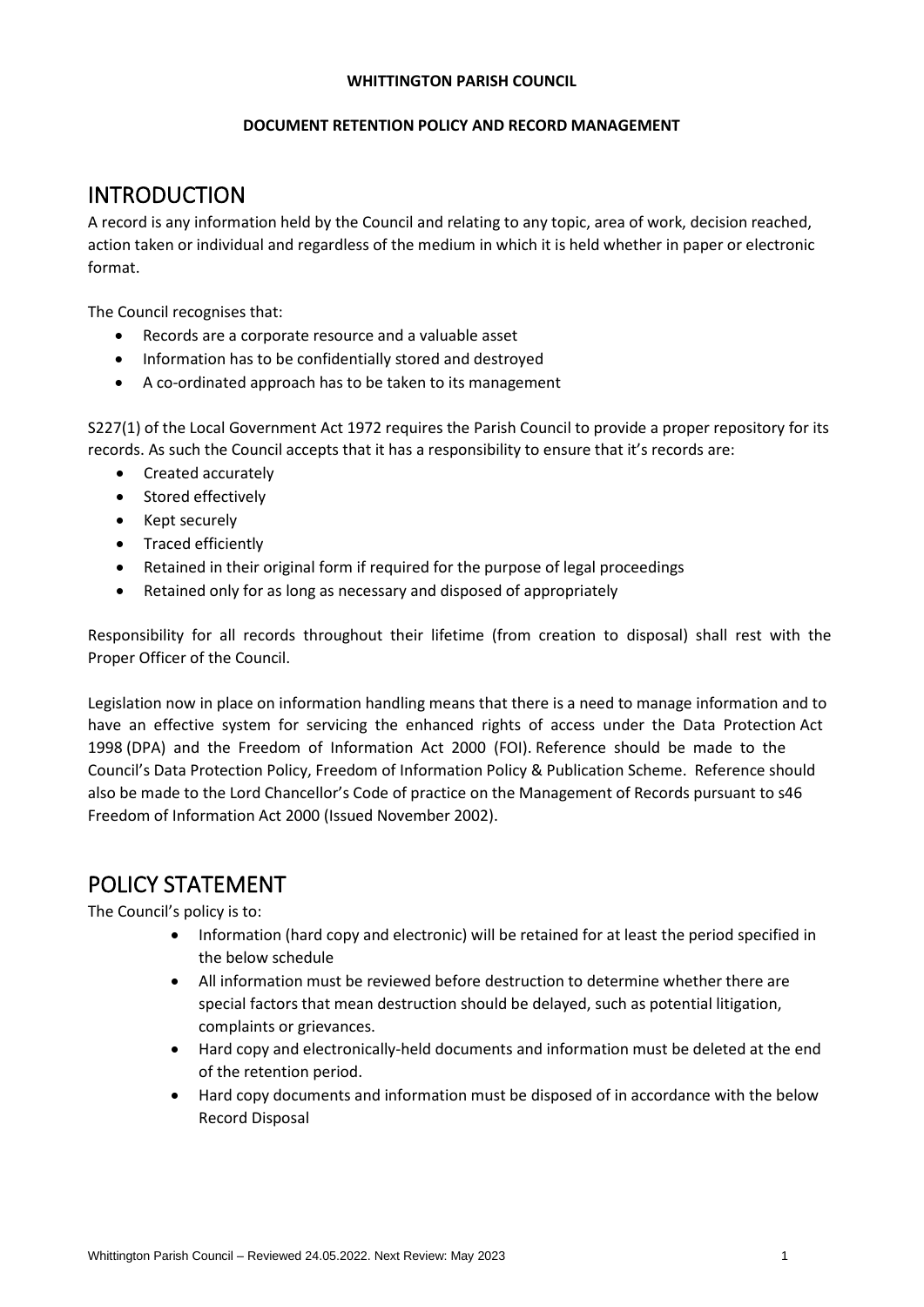## RETENTION OF DOCUMENTS FOR LEGAL PURPOSES

Most legal proceedings are governed by 'the Limitation Acts'. The Acts (notably the Limitation Act 1980) state that legal claims may not be commenced after a specified period. The specified period varies, depending on the type of claim in question. The table below sets out the limitation periods for the different categories of claim. The reference to 'category' in the table refers to claims brought in respect of that category.

| Category                       | <b>Limitation Period</b> |
|--------------------------------|--------------------------|
| Negligence (and other 'Torts') | 6 years                  |
| Defamation                     | 1 year                   |
| Contract                       | 6 years                  |
| Leases                         | 12 years                 |
| Sums recoverable by statute    | 6 years                  |
| Personal Injury                | 3 years                  |
| To Recover Land                | 12 years                 |
| Rent                           | 6 years                  |
| <b>Breach of Trust</b>         | None                     |

The Council and in particular the Proper Officer have a duty to retain certain information, for certain purposes and for certain periods of time.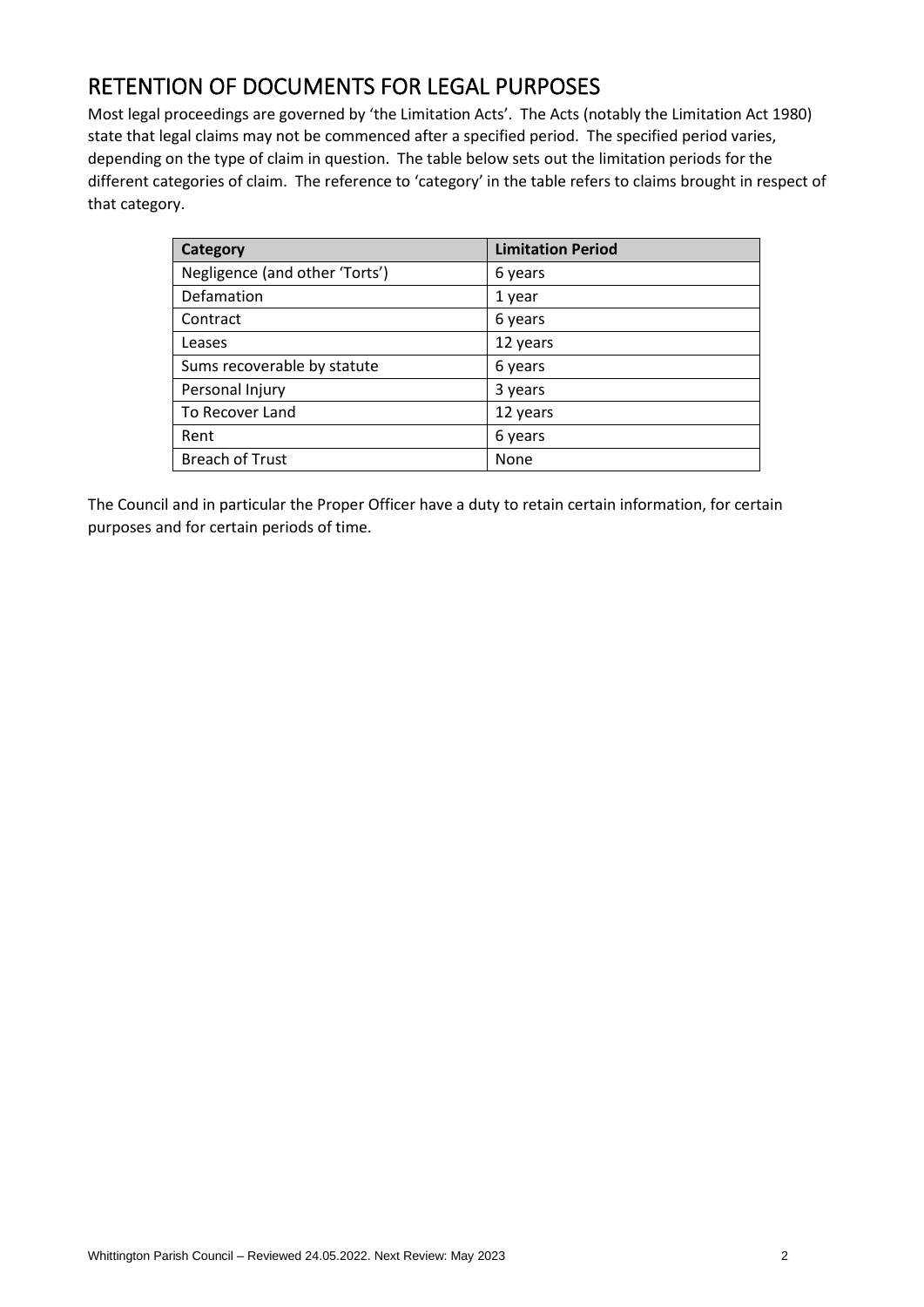## RECORD MAINTENANCE

Given the limited space to keep such documents it is necessary to review the Council's Policy on retention of its records and documents. Set out below are the time periods that different types of business and employment records must be retained for. The retention periods are based on business needs and legal requirements. *In the absence of such guidance, it shall be the responsibility of the Parish Clerk to determine a suitable retention period.*

| <b>DOCUMENT</b>                        | <b>MINIMUM RETENTION PERIOD</b>             | <b>REASON</b>                 |
|----------------------------------------|---------------------------------------------|-------------------------------|
| <b>COUNCIL MANAGEMENT</b>              |                                             |                               |
| <b>Minutes</b>                         | Indefinitely                                | Archive                       |
| Agendas & meeting                      | 12 Years                                    | <b>Statute of Limitations</b> |
| documentation                          |                                             | (Limitations Act 1980 as      |
|                                        |                                             | amended)                      |
| Council Attendance Register            | Throughout the 4 year term of office        | Management                    |
| Declarations of Acceptance of          | Indefinitely                                | Management, Archive           |
| Office                                 |                                             |                               |
| Register of Members Interest           | 6 Years or as long as the Councillor        | Audit, Tax, VAT               |
|                                        | remains in office (whichever is the         |                               |
|                                        | greater)                                    |                               |
| Council Standing Orders, Policies &    | Whilst the documents remain in force        | Management                    |
| Procedures                             |                                             |                               |
| <b>Council Newsletters, Precept</b>    | Indefinitely                                | Management, Archive           |
| Sheets & Annual Reports                |                                             |                               |
| Personnel Information (includes        | 6 Years after individual ceases to be an    | <b>Statute of Limitations</b> |
| any documents that contain             | employee. Job Application forms should      | (Limitations Act 1980 as      |
| personal data of former clerks)        | be destroyed after 6 months.                | amended)                      |
| <b>Contact details for Councillors</b> | As long as the councillor remains in office | Management                    |
| Assets                                 | 12 years                                    | Management                    |
| <b>Title Deeds</b>                     | Indefinitely                                | Management                    |
| S106 Agreements                        | Indefinitely                                | Management                    |
| Freedom of Information                 | 10 years                                    | Management                    |
| Pension                                | 12 years after cessation of benefit         | Audit, Management             |
|                                        | payable                                     |                               |
| Events                                 | 12 years                                    | Management                    |
| <b>Accident Reports</b>                | Indefinitely                                | Management                    |
| Vehicle Log Books                      | Life of Vehicle                             | Management                    |
| <b>Twinning Agreements</b>             | Indefinitely                                | Management                    |
| <b>COUNCIL FINANCES</b>                |                                             |                               |
| Cash Book Accounts, Sales &            | Indefinitely                                | Management                    |
| <b>Purchase Ledgers</b>                |                                             |                               |
| Title Deeds, Leases, Agreements &      | Indefinitely                                | Audit, Management             |
| Contracts                              |                                             |                               |
| Investments                            | Indefinitely                                | Audit, Management             |
| <b>Audited Accounts</b>                | Indefinitely                                | Audit, Management             |
| <b>Precept Requests</b>                | Indefinitely                                | Audit, Management             |
| <b>Quotations &amp; Tenders</b>        | 12 years                                    | Statute of Limitations        |
| <b>Wages Books</b>                     | 12 years                                    | Superannuation                |
| Receipt Books                          | 6 Years                                     | <b>VAT</b>                    |
|                                        |                                             |                               |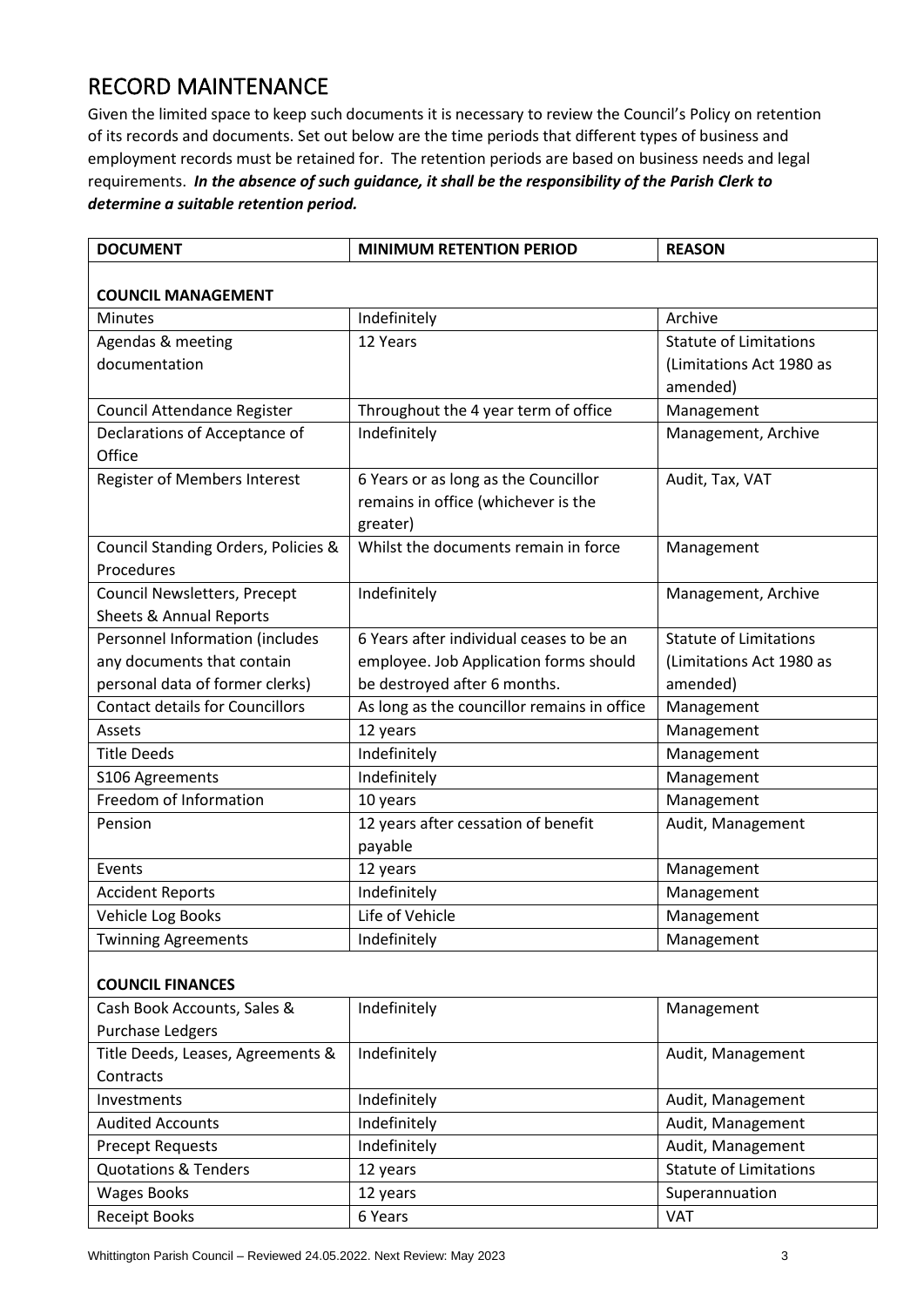| <b>Paid Invoices</b>                     | 6 Years                                 | <b>VAT</b>                    |
|------------------------------------------|-----------------------------------------|-------------------------------|
| <b>VAT Records</b>                       | 6 Years                                 | <b>VAT</b>                    |
| Petty Cash Records                       | 6 Years                                 | Tax, VAT, Statute of          |
|                                          |                                         | Limitations                   |
| <b>Members Allowance Register</b>        | 6 Years                                 | Tax, Audit, Management,       |
|                                          |                                         | <b>Statute of Limitations</b> |
| Scales of Fees & Charges                 | 5 Years                                 | Management                    |
| <b>Bank Statements</b>                   | Last completed audit year               | Audit                         |
| <b>Bank Paying-in Books</b>              | Last completed audit year               | Audit                         |
| Cheque Book Stubs                        | Last completed audit year               | Audit                         |
| Timesheets                               | Last completed audit year               | Audit                         |
|                                          | 3 years                                 | Personal Injury (best         |
|                                          |                                         | practice)                     |
| <b>Insurance Policies</b>                | <b>While Valid</b>                      | Management                    |
| Certificates for insurance against       | 40 years from date in which insurance   | The Employers' Liability      |
| liability for employees                  | commenced or was renewed                | (Compulsory Insurance)        |
|                                          |                                         | Regulations 1998 (SI2753),    |
|                                          |                                         | Management                    |
| Insurance Policies, Insurance            | 3 Years after the policy lapses         | Management                    |
| Claims & Health & Safety Records         |                                         |                               |
| <b>Budget</b>                            | 6 years                                 | Audit, Management             |
| Grants                                   | 6 years                                 | Audit, Management             |
| <b>HMRC</b>                              | 6 years                                 | Audit, Management             |
| <b>Internal Audit</b>                    | Retain current, plus previous year      | Audit, Management             |
| <b>RISK ASSESSMENTS</b>                  |                                         |                               |
| <b>Weekly Inspection Logs</b>            | 12 Years                                | Statute of Limitations,       |
|                                          |                                         | Limitation Act 1980 (as       |
|                                          |                                         | amended)                      |
| <b>Annual Inspection Logs</b>            | 12 Years                                | Statute of Limitations,       |
|                                          |                                         | Limitation Act 1980 (as       |
|                                          |                                         | amended)                      |
| <b>Risk Assessments</b>                  | 12 Years                                | Statute of Limitations,       |
|                                          |                                         | Limitation Act 1980 (as       |
|                                          |                                         | amended)                      |
| <b>PLANNING &amp; CONSERVATION</b>       |                                         |                               |
| <b>Planning Register</b>                 | Indefinitely                            | Management                    |
| Planning Applications, related           | Until after development is completed if | Management                    |
| correspondence & Notices of              | approved. If refused, papers kept until |                               |
| Decision (General)                       | appeal period has expired. Or 6 months  |                               |
|                                          | (whichever is longer)                   |                               |
| Planning Applications, related           | Until after development is completed if | Management                    |
| correspondence & Notices of              | approved. If refused, papers kept until |                               |
| Decision (Strategic/Historical)          | appeal period has expired. Or 5 years   |                               |
|                                          | (whichever is longer)                   |                               |
| <b>Tree Pruning/Felling Applications</b> | 6 Year                                  | Management                    |
| <b>Tree Preservation Orders</b>          | Indefinitely                            | Management                    |
| <b>Road Traffic Orders</b>               | Whilst the order remains in force or 1  | Management                    |
|                                          | Year which ever is the greater          |                               |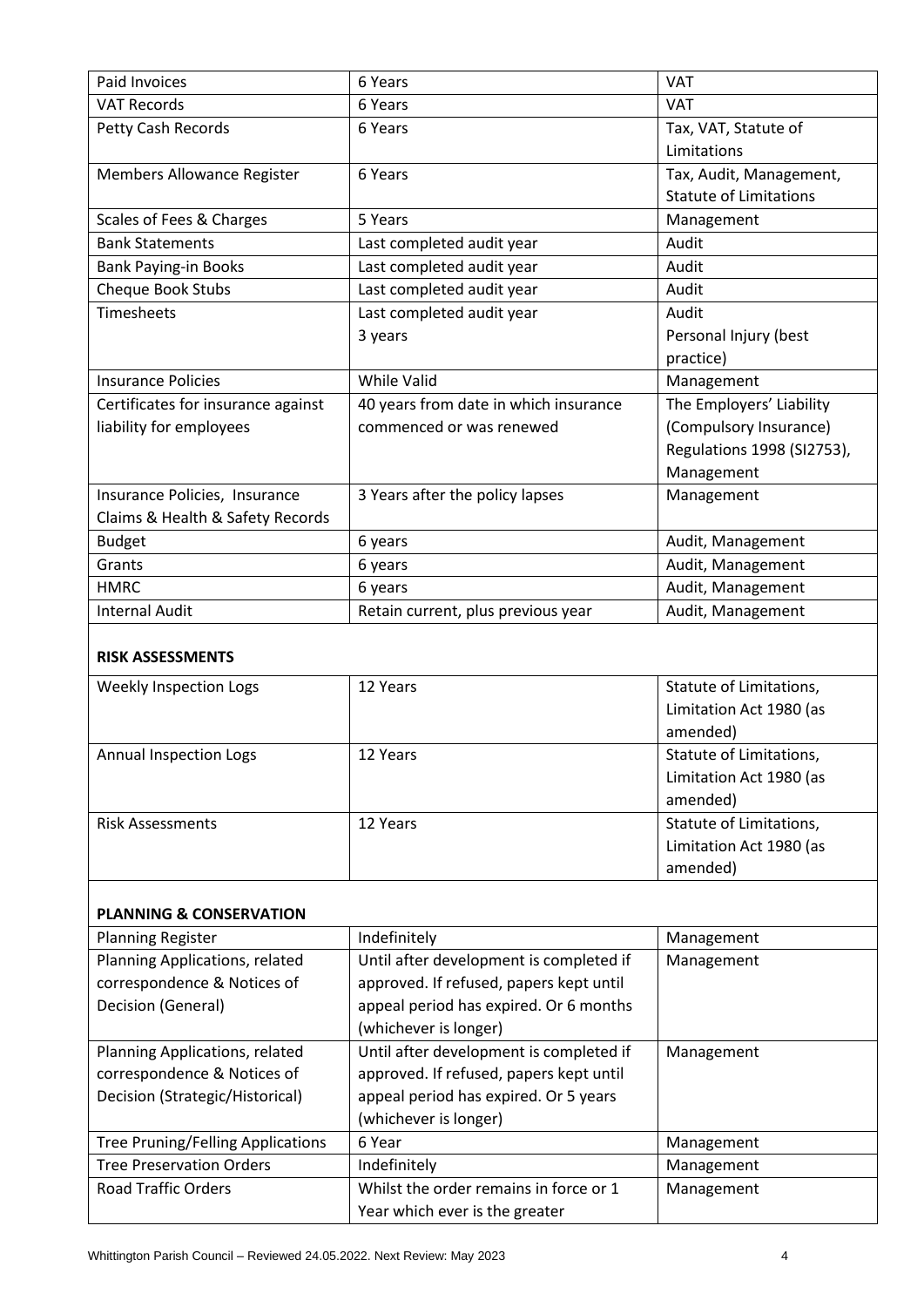| <b>Planning Policy</b>               | Whilst the documents remain in force        | Management                         |
|--------------------------------------|---------------------------------------------|------------------------------------|
| Guidance/Statements, Regional        |                                             |                                    |
| Plans, Structure Plans, Local Plans, |                                             |                                    |
| <b>Community Plans &amp; similar</b> |                                             |                                    |
| documents                            |                                             |                                    |
| Definitive Maps, Planning Maps,      | Indefinitely                                | Management, Archive                |
| Public Rights of Way Maps,           |                                             |                                    |
| Conservation Area Maps & similar     |                                             |                                    |
| documents                            |                                             |                                    |
| <b>Listed Building Register</b>      | Indefinitely                                | Archive                            |
|                                      |                                             |                                    |
| <b>PUBLICATIONS</b>                  |                                             |                                    |
| Journals & Periodicals               | 3 Years (or retained as long as is useful & | Management                         |
|                                      | relevant)                                   |                                    |
| Catalogues                           | 1 Year                                      | Management                         |
|                                      |                                             |                                    |
| <b>GENERAL CORRESPONDENCE</b>        |                                             |                                    |
| General Correspondence (on non-      | Destroyed annually if no longer of use or   | Management                         |
| historic importance)                 | value                                       |                                    |
| General Correspondence (historic     | Offered to the County Archivist if no       | Archive                            |
| importance)                          | longer of use or value                      |                                    |
| Related to audit matters and/or      | Kept for the appropriate period specified   | Audit, Limitations Act 1980        |
| legal proceedings                    | in the schedule                             | (as amended)                       |
|                                      |                                             |                                    |
| <b>EMPLOYMENT RECORDS</b>            |                                             |                                    |
| Rejected job applicant records,      | 6 months after applicant is notified of     | <b>ICO Employment Practices</b>    |
| including:                           | rejection                                   | Code para 1.7                      |
| contact details                      | Application forms should give applicants    | Equality Act 2010, s 123           |
| application letters or forms         | the opportunity to object to their details  |                                    |
| <b>CVs</b>                           | being retained                              |                                    |
| references                           |                                             |                                    |
| certificates of good conduct         |                                             |                                    |
| interview notes                      |                                             |                                    |
| assessment and psychological test    |                                             |                                    |
| results                              |                                             |                                    |
| Application records of successful    | 6 years after employment ceases             | Limitation Act 1980 (LA            |
| candidates, including:               |                                             | 1980), s 5                         |
| application letters or forms         |                                             |                                    |
| copies of academic and other         |                                             |                                    |
| training received                    |                                             |                                    |
| references                           |                                             |                                    |
| correspondence concerning            |                                             |                                    |
| employment<br>CVs                    |                                             |                                    |
| interview notes and evaluation       |                                             |                                    |
| forms                                |                                             |                                    |
| assessment and results               |                                             |                                    |
| Criminal records information:        | Criminal records requirement                | <b>DBS</b> guidance for employers: |
| criminal records requirement         | assessments for a particular post-12        | Duration of criminal record        |
| assessments for a particular post    |                                             | check validity                     |
|                                      |                                             |                                    |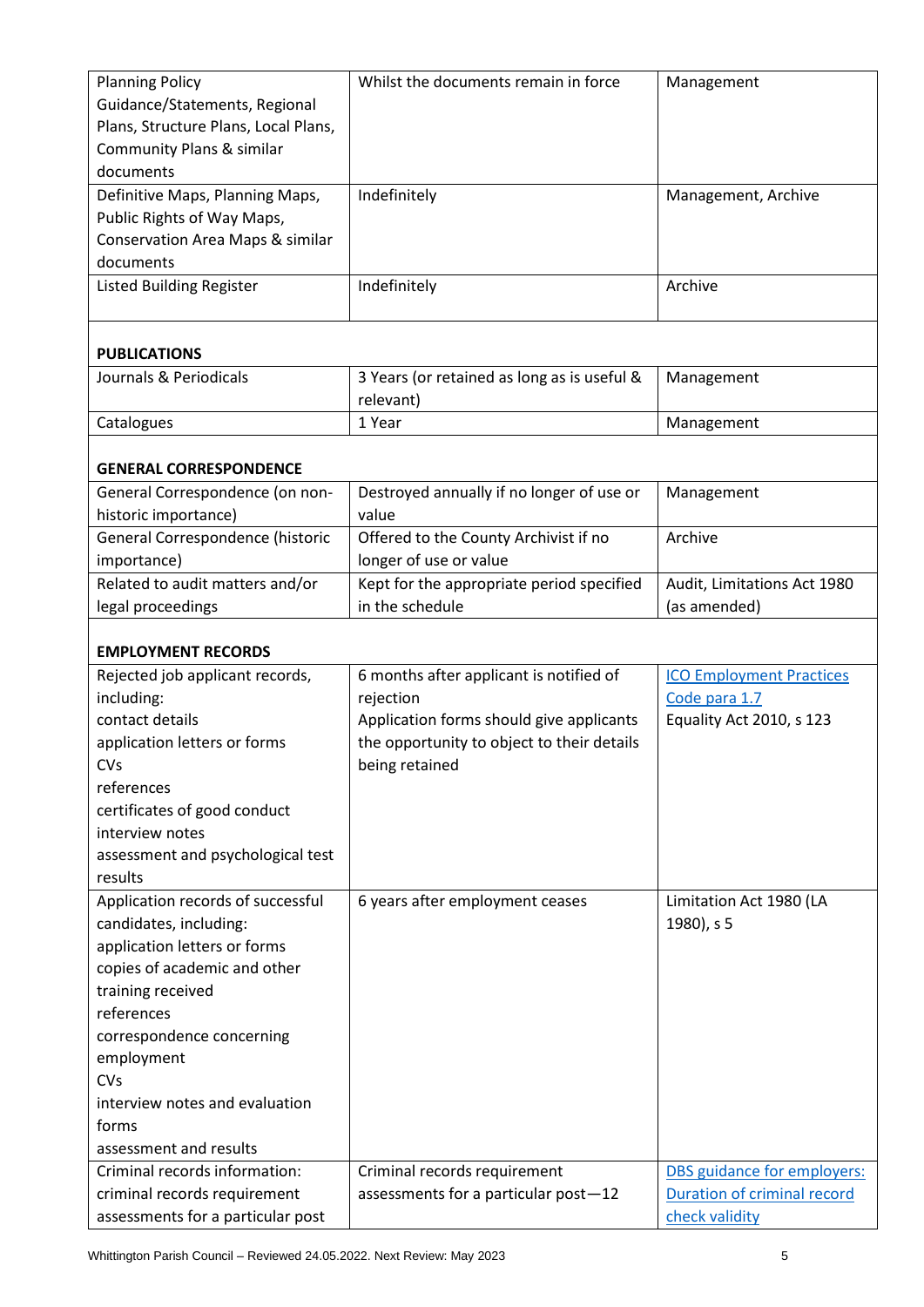| criminal records information forms    | months after the assessment was last      | <b>ICO Employment Practices</b> |
|---------------------------------------|-------------------------------------------|---------------------------------|
| the Disclosure and Barring Service    | used                                      | Code Nov 2011, part 1.7.4       |
| (DBS) check forms                     | All other information in this category-as |                                 |
| <b>DBS</b> certificates               | soon as practicable after the check has   |                                 |
|                                       | been completed and the outcome            |                                 |
|                                       | recorded (ie whether satisfactory or not) |                                 |
|                                       | unless, in exceptional circumstances, the |                                 |
|                                       | Town Clerk assesses that it is clearly    |                                 |
|                                       | relevant to the ongoing employment        |                                 |
|                                       | relationship                              |                                 |
| Employment contracts, including:      | 6 years after employment ceases, unless   | LA 1980, ss 5, 8                |
| personnel and training records        | document executed as a deed, in which     |                                 |
| written particulars of employment     | case 12 years after employment ceases     |                                 |
| changes to terms and conditions       |                                           |                                 |
| Copies of identification documents    | Not less than 2 years from date of        | Immigration (Restrictions on    |
| (eg passports)                        | termination of employment                 | <b>Employment) Order SI</b>     |
|                                       |                                           | 2007/3290, Art 6(1)(b)          |
| Identification documents of           | Not less than 2 years from date of        | Immigration (Restrictions on    |
| foreign nationals (including right to | termination of employment                 | <b>Employment) Order SI</b>     |
| work)                                 |                                           | 2007/3290, art 6(1)(b)          |
| Records concerning a temporary        | 6 years after employment ceases           | LA 1980, s 5                    |
| worker                                |                                           |                                 |
| Employee performance records,         | 6 years after employment ceases           | LA 1980, s 5                    |
| including:                            |                                           |                                 |
| probationary period reviews           |                                           |                                 |
| review meeting and assessment         |                                           |                                 |
| interviews                            |                                           |                                 |
| appraisals and evaluations            |                                           |                                 |
| promotions and demotions              |                                           |                                 |
| Records relating to and/or showing    | 2 years from the date on which the        | <b>Working Time Regulations</b> |
| compliance with Working Time          | record was made                           | 1998, SI 1998/1833, reg 9       |
| Regulations 1998 including:           |                                           |                                 |
| registration of work and rest         |                                           |                                 |
| periods                               |                                           |                                 |
| working time opt-out forms            |                                           |                                 |
| Redundancy records                    | 6 years from date of redundancy           | LA 1980, s 5                    |
| Annual leave records                  | 6 years after the end of each tax year    | LA 1980, s 5                    |
| Parental leave records                | 6 years after the end of each tax year    | LA 1980, s 5                    |
| Sickness records                      | 6 years after the end of each tax year    | LA 1980, s 5                    |
| Records of return to work             | 6 years the end of each tax year          | LA 1980, s 5                    |
| meetings following sickness,          |                                           |                                 |
| maternity etc                         |                                           |                                 |
|                                       |                                           |                                 |
| PAYROLL AND SALARY RECORDS            |                                           |                                 |
| Records for the purposes of tax       | 6 years                                   | Taxes Management Act,           |
| returns including wage or salary      |                                           | 1970 s 12B                      |
| records, records of overtime,         |                                           | Finance Act 1998, Schedule      |
| bonuses and expenses                  |                                           | 18, para 21                     |
| Pay As You Earn (PAYE) records,       | 3 years                                   | Income Tax (Pay As You          |
| including:                            |                                           | Earn) Regulations 2003, SI      |
| wage sheets                           |                                           | 2003/2682, reg 97               |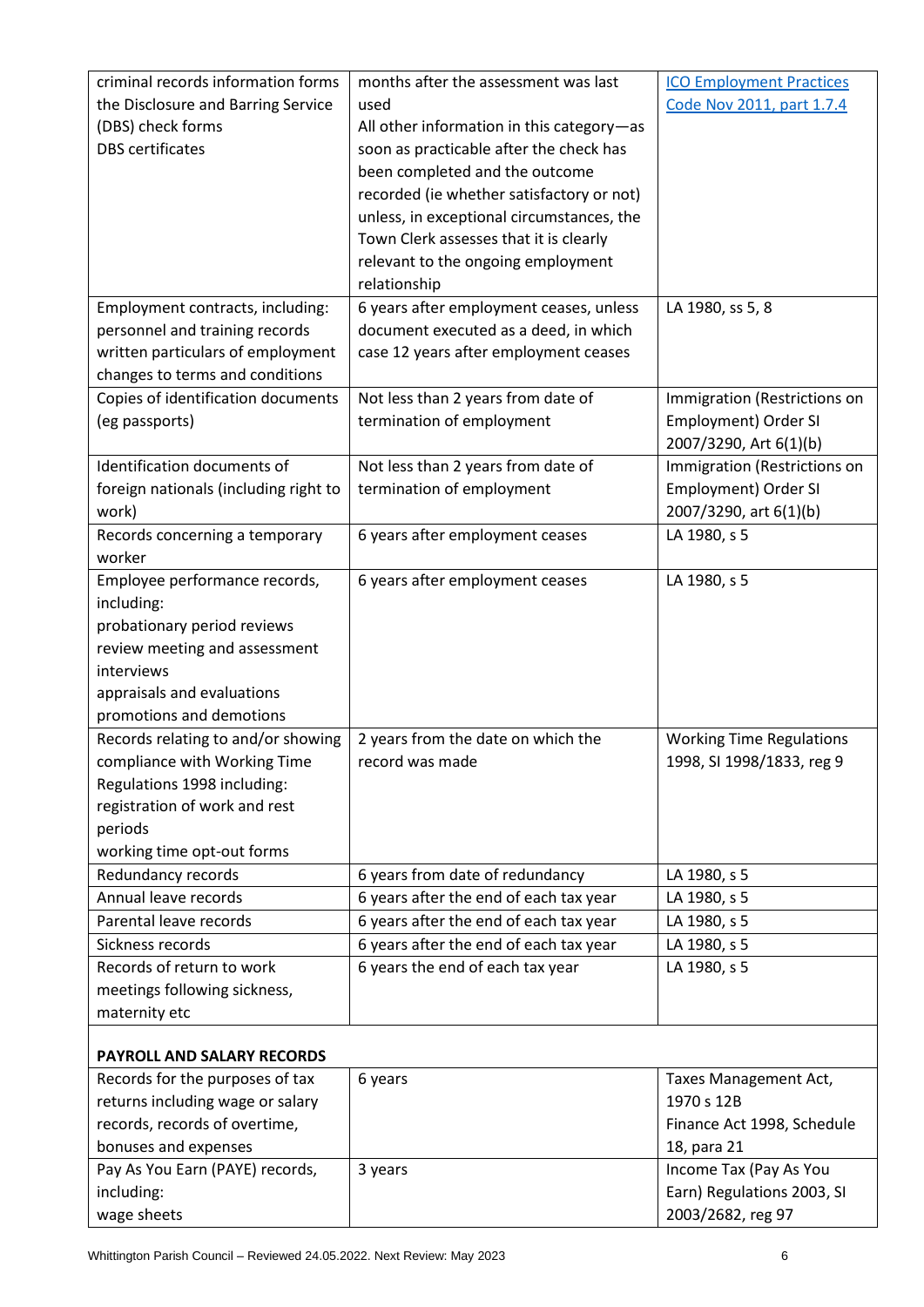| deductions working sheets<br>calculations of the PAYE income of      |                                             |                                               |
|----------------------------------------------------------------------|---------------------------------------------|-----------------------------------------------|
| employees and relevant payments                                      |                                             |                                               |
| Income tax and NI returns, income                                    | 3 years after the end of the financial year | Income Tax (Employments)                      |
| tax records and correspondence                                       | to which they relate                        | Regulations 1993, SI                          |
| with HMRC                                                            |                                             | 1993/744, reg 55                              |
| Records demonstrating                                                | 3 years beginning with the day upon         | National Minimum Wage                         |
| compliance with national                                             | which the pay reference period              | Regulations 2015, SI                          |
| minimum wage requirements                                            | immediately following that to which they    | 2015/621, reg 59                              |
|                                                                      | relate ends                                 |                                               |
| Details of benefits in kind, income                                  | 6 years (but general time limit under the   | Taxes Management Act 1970                     |
| tax records (P45, P60, P58, P48                                      | TMA 1970 is reducing to four years from     |                                               |
| etc), annual return of taxable pay                                   | 1 April 2012)                               |                                               |
| and tax paid                                                         |                                             |                                               |
| Employee income tax and national                                     | 3 years from end of tax year to which       | Income Tax (Pay as You Earn)                  |
| insurance returns and associated                                     | they relate                                 | Regulations 2003, SI                          |
| HMRC correspondence                                                  |                                             | 2003/2682, reg 97                             |
| Statutory sick pay (SSP) records                                     | 3 years after the end of the tax year to    | The requirement to maintain                   |
|                                                                      | which they relate                           | SSP records for 3 years after                 |
|                                                                      |                                             | the end of the tax year to                    |
|                                                                      |                                             | which they relate was                         |
|                                                                      |                                             | revoked in 2014, but an                       |
|                                                                      |                                             | employer may still be                         |
|                                                                      |                                             | required by HMRC to                           |
|                                                                      |                                             | produce such records as are                   |
|                                                                      |                                             | in his possession or power                    |
|                                                                      |                                             | which contain, or may                         |
|                                                                      |                                             | contain, information                          |
|                                                                      |                                             | relevant to satisfy HMRC                      |
|                                                                      |                                             | that statutory sick pay has                   |
|                                                                      |                                             | been and is being paid.                       |
|                                                                      |                                             | The Statutory Sick Pay                        |
|                                                                      |                                             | (General) Regulations 1982,                   |
|                                                                      |                                             | SI 1982/894, reg 13(A)                        |
| Wage or salary records (including<br>overtime, bonuses and expenses) | 6 years                                     | <b>Taxes Management Act</b><br>1970, s 43     |
|                                                                      |                                             |                                               |
| Records relating to hours worked<br>and payments made to workers     | 3 years                                     | National Wage Act 1998, s 9                   |
|                                                                      |                                             | The National Wage<br>Regulations 1999, reg 38 |
| Statutory maternity, paternity and                                   | 3 years after the end of the tax year in    | <b>Statutory Maternity Pay</b>                |
| shared parental pay records,                                         | which the period of statutory pay ends      | (General) Regulations 1986,                   |
| calculations, certificates or other                                  |                                             | SI 1986/1960, reg 26                          |
| evidence                                                             |                                             |                                               |
|                                                                      |                                             |                                               |
| <b>HEALTH AND SAFETY RECORDS</b>                                     |                                             |                                               |
| Records of reportable injuries,                                      | 3 years from date of the entry              | The Reporting of Injuries,                    |
| diseases or dangerous occurrences                                    |                                             | <b>Diseases and Dangerous</b>                 |
| reportable incidents                                                 |                                             | <b>Occurrences Regulations</b>                |
| reportable diagnoses                                                 |                                             | 2013 (RIDDOR 2013), SI                        |
| injury arising out of accident at                                    |                                             | 2013/1471, reg 12                             |
| work (including accident book)                                       |                                             |                                               |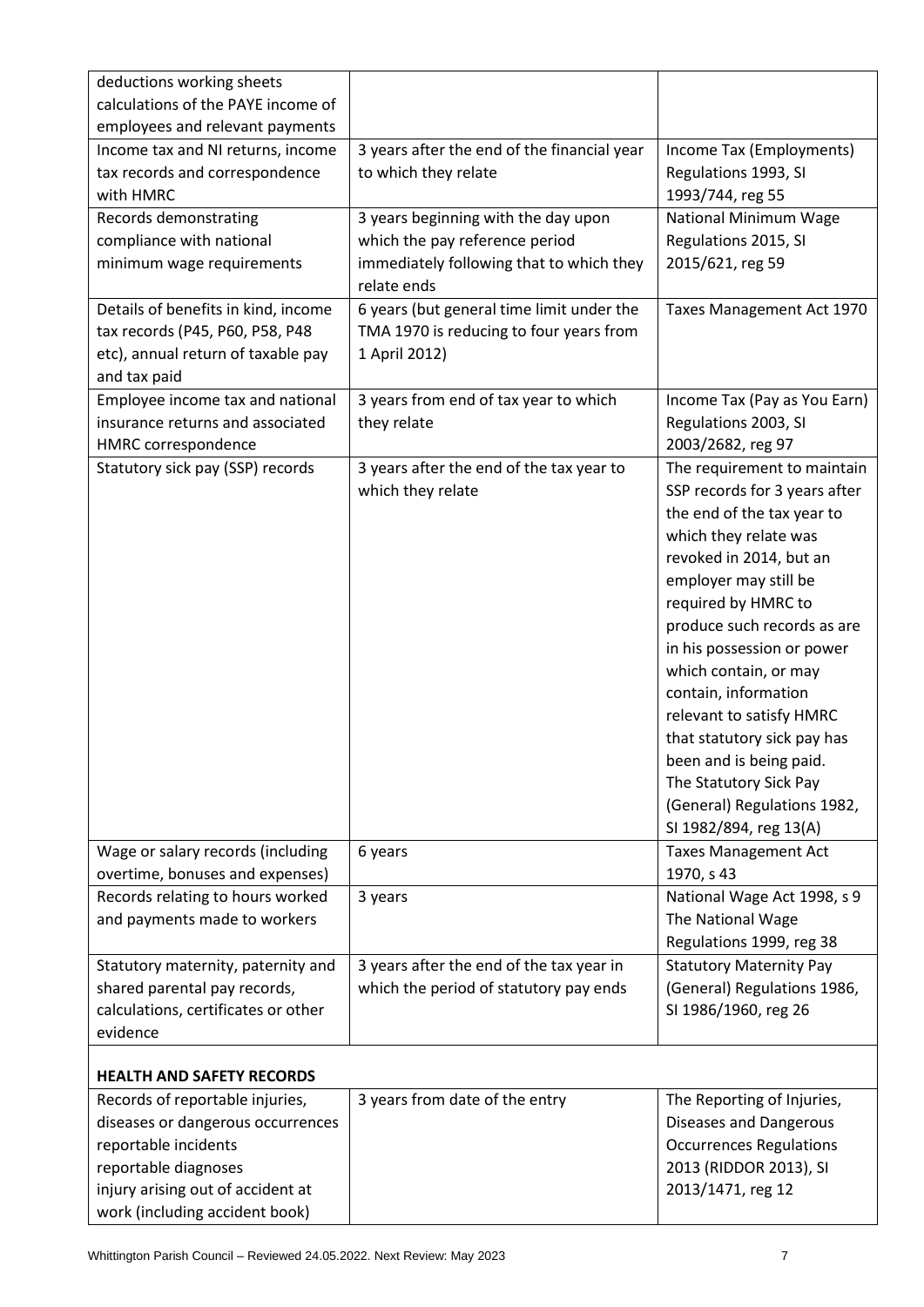| Lists or register of employees who     | 40 years from the date of the last entry   | <b>Control of Asbestos</b>  |
|----------------------------------------|--------------------------------------------|-----------------------------|
| have been exposed to asbestos          | made in the record                         | Regulations 2012, SI        |
| dust, including health records of      |                                            | 2012/63, reg 22(1)          |
| each employee                          |                                            |                             |
| Medical records and details of         | 40 years from the date of the last entry   | The Control of Lead at Work |
| biological tests under the Control     | made in the record                         | Regulations 2002 (CLAW      |
| of Lead at Work Regulations            |                                            | 2002), SI 2002/2676, reg 10 |
| Medical records as specified by the    | 40 years from the date of the last entry   | The Control of Substances   |
| <b>Control of Substances Hazardous</b> | made in the record                         | <b>Hazardous to Health</b>  |
| to Health Regulations (COSHH)          |                                            | Regulations 2002 (COSHH     |
|                                        |                                            | 2002), SI 2002/2677, reg 11 |
| Records of monitoring of               | Where the record is representative of the  | COSHH 2002, reg 10(5)       |
| exposures to hazardous                 | personal exposures of identifiable         |                             |
| substances (where exposure             | employee-40 years from the date of the     |                             |
| monitoring is required under           | last entry made in the record              |                             |
| COSHH)                                 | Otherwise, five years from the date of the |                             |
|                                        | last entry made in the record              |                             |
| Records of tests and examinations      | Five years from the date on which the      | COSHH 2002, reg 9           |
| of control systems and protective      | record was made                            |                             |
| equipment under COSHH                  |                                            |                             |
|                                        |                                            |                             |
| <b>YOUTH</b>                           |                                            |                             |
| Young Peoples Membership Form          | 1 term post attendance                     | Safeguarding                |
| <b>Parental Consent Form</b>           | 3 year post attendance                     | Safeguarding                |
| Photographs & Videos                   | 3 year post attendance                     | Advertising, reports &      |
|                                        |                                            | records                     |
| Reports & Claims                       | 7 years post 18 <sup>th</sup> Birthday     | Health & Safety             |
|                                        |                                            |                             |

# RECORD DISPOSAL

The minimum volume of records consistent with effective and efficient operations should be retained. Unnecessary and duplicated records should be eliminated so saving storage costs as well as cost in terms of staff, time and equipment. Holding fewer records frees up both physical and computerised filing systems and makes valuable information easier to find. Greater use could be made of the Council's powers under S229 Local Government Act 1972 which allows for any requirement posed by statute on a Local Authority to keep a document is satisfied by keeping a photographic copy; interpreting this legislation in a modern day context, paper records could be scanned and electronically archived and the original disposed of.

Records designated as no longer required must be securely disposed of to preserve confidentiality.

Any records designated as no-longer required but considered to have historical significance shall be the subject of consultation with the County Archivist and could be kept in an archival institution if expert guidance considers such action appropriate.

Under the FOI, it is a criminal offence to tamper with any file once a FOI request has been made. If any documents which would require disposal under the above guidelines is the subject of an FOI request, disposal must be delayed even if the request has been refused, until the information has been disclosed and all appeal times/procedures have been exhausted.